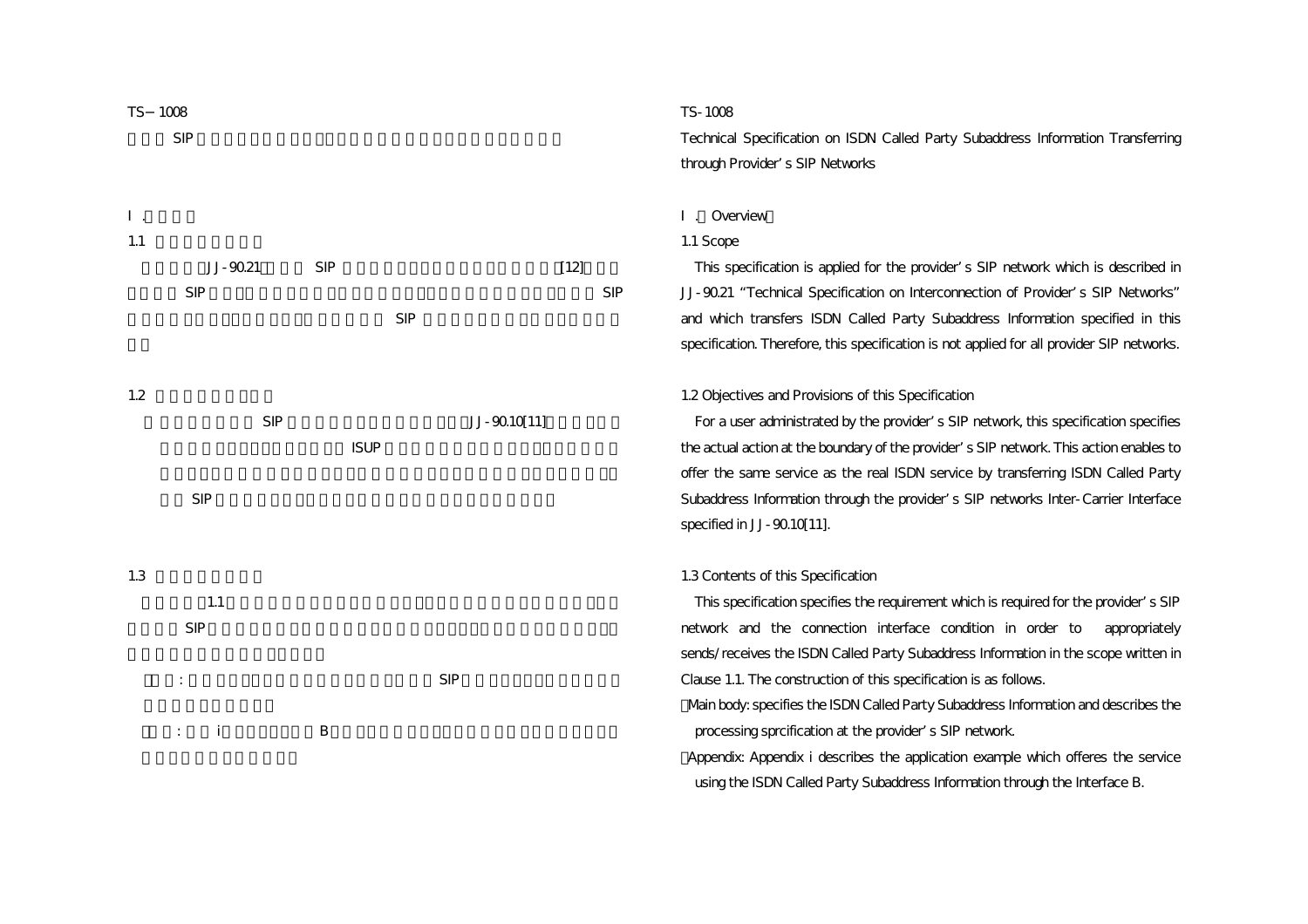<span id="page-1-1"></span><span id="page-1-0"></span>

| 1.4                                                                                   | 1.4 Terminology                                                                             |  |  |  |  |
|---------------------------------------------------------------------------------------|---------------------------------------------------------------------------------------------|--|--|--|--|
| JF-IETF-RFC32610<br>TR-10070                                                          | The terminology of this specification basically follows on the Annex1 of                    |  |  |  |  |
| $JJ-90.21$ 0<br>1                                                                     | TR-1007[13] and JJ-90.21[12].                                                               |  |  |  |  |
|                                                                                       | The main terminology used in the main body, annex and appendix of this                      |  |  |  |  |
|                                                                                       | specification except specified in the above reference is shown as follows.                  |  |  |  |  |
| $\prec$<br>$\geq$                                                                     | < ISDN Called Party Subaddress Information >                                                |  |  |  |  |
| <b>GSTN</b><br>ITU-T<br>E.164 0                                                       | The number which are used between the users through the network in order to show            |  |  |  |  |
|                                                                                       | the Called Party etc., except the number specified in ITU-T Recommendation E.164[3]         |  |  |  |  |
|                                                                                       | which are able to show the global connection in GSTN.                                       |  |  |  |  |
|                                                                                       | References                                                                                  |  |  |  |  |
|                                                                                       | . Relation with international standards and national standards                              |  |  |  |  |
|                                                                                       | This specification is TTC original.                                                         |  |  |  |  |
|                                                                                       | . References                                                                                |  |  |  |  |
| 21                                                                                    | 21 Normative Reference                                                                      |  |  |  |  |
| $[1]$ "SIP:<br>(SIP: Session Initiation Protocol)", TTC                               | [1] " SIP: Session Initiation Protocol", TTC Standard JF-IETF-RFC3261Version 1,             |  |  |  |  |
| JF-IETF-RFC3261<br>(The Telecommunication<br>$\mathbf{1}$<br>$\mathbf{r}$             | The Telecommunication Technology Committee, June, 2005.                                     |  |  |  |  |
| Technology Committee), 2005 6                                                         |                                                                                             |  |  |  |  |
| [2]<br>tel URI (The tel URL for Telephone Numbers)", TTC                              | [2] " The tel URL for Telephone Numbers", TTC Standard JF-IETF-RFC3966 Version              |  |  |  |  |
| JF-IETF-RFC3966<br>(The Telecommunication<br>$\mathbf{1}$<br>$\overline{1}$           | 1, The Telecommunication Technology Committee, June, 2005.                                  |  |  |  |  |
| Technology Committee), 2005 6.                                                        |                                                                                             |  |  |  |  |
| International Telecommunications<br>Union,<br>"The<br>International<br>Public<br>131  | [3]<br>International<br>Telecommunications Union,<br>"The<br>International<br>Public        |  |  |  |  |
| Telecommunications Numbering Plan", ITU-T Recommendation E.164, 1997.                 | Telecommunications Numbering Plan", ITU-T Recommendation E.164, 1997.                       |  |  |  |  |
| [4] International Telecommunications Union, "ISDN Numbering and Addressing            | [4] International Telecommunications Union, "ISDN Numbering and Addressing                  |  |  |  |  |
| Principles", ITU-T Recommendation I.330, 1988.                                        | Principles", ITU-T Recommendation I.330, 1988.                                              |  |  |  |  |
| International Telecommunications Union, "Principles<br>Relating<br><b>ISDN</b><br>[5] | Telecommunications Union,<br>[5]<br>International<br>"Principles<br>Relating<br><b>ISDN</b> |  |  |  |  |
| Numbers/sub-addresses to the OSI Reference Model Network Layer Addresses",            | Numbers/sub-addresses to the OSI Reference Model Network Layer Addresses",                  |  |  |  |  |
|                                                                                       |                                                                                             |  |  |  |  |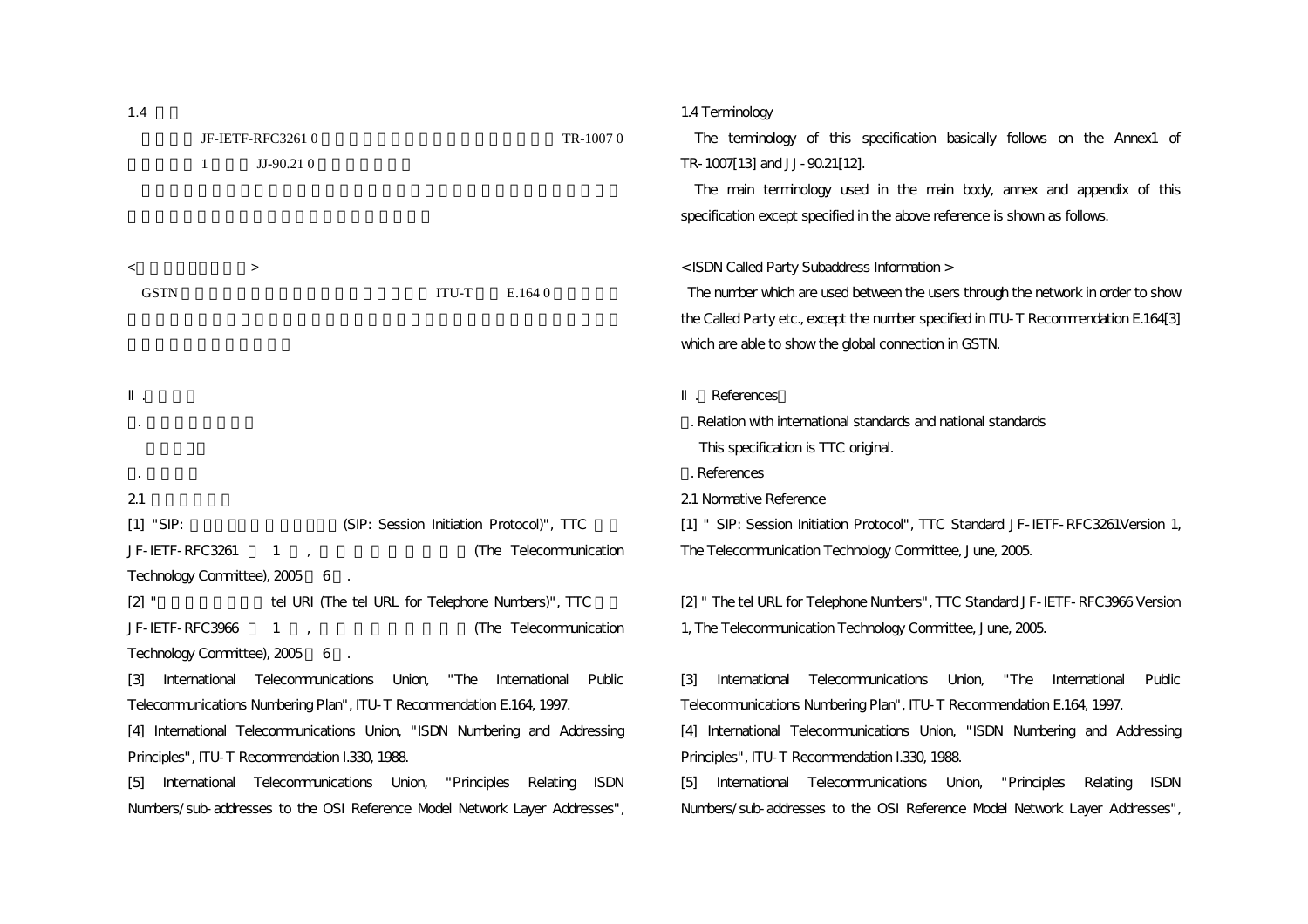ITU-T Recommendation I.334, 1988.

[6] International Telecommunications Union, "INTERNATIONAL REFERENCE ALPHABET (IRA) (Formerly International Alphabet No. 5 or IA5) Information technology ‒ 7-bit coded character set for information interchange", ITU-T Recommendation T.50, 1992.

[7] "SIP-TTC ISUP **EXECUTE:** (Technical Specification on SIP to TTC ISUP Interworking)", TTC JF-IETF-RFC3398 1 ( (The Telecommunication Technology Committee), 2005 6 . [8] "ISUP TO THE GROUP Formats and Codes)", TTC JT-Q763, the Telecommunication Technology Committee),

 $2002 \quad 5$ .

[9] "ISUP (ISUP Signaling Procedures)", TTC JT-Q764, (The Telecommunication Technology Committee), 2001 5.

 $[10]$  "ISDN  $3$  ", TTC JT-Q931,

(The Telecommunication Technology Committee), 1999 4 .

[11] " [11] " (Inter-Carrier Interface based on ISUP), TTC JJ-90.10 6 (The Telecommunication Technology

Committee), 2003 4 .

[12] " SIP  $\blacksquare$  SIP (Technical Specification on Interconnection of Provider's SIP Networks)", TTC JJ-90.21 1 (The Telecommunication Technology Committee), 2005 6 .

# 2.2

[13] "Session Initiation Protocol (SIP) TTC TR-1007, The Telecommunication Technology Committee),  $2003 \quad 3$ .

<span id="page-2-0"></span>ITU-T Recommendation I.334, 1988.

[6] International Telecommunications Union, "INTERNATIONAL REFERENCE ALPHABET (IRA) (Formerly International Alphabet No. 5 or IA5) Information technology ‒ 7-bit coded character set for information interchange", ITU-T Recommendation T.50, 1992.

[7] " Technical Specification on SIP to TTC ISUP Interworking", TTC Standard JF-IETF-RFC3398 Version 1, The Telecommunication Technology Committee, June, 2005.

[8] "ISUP Formats and Codes", TTC Standard JT-Q763, The Telecommunication Technology Committee, May, 2002.

[9] "ISUP Signaling Procedures", TTC Standard JT-Q764, The Telecommunication Technology Committee, May, 2001.

[10] "ISDN User-Network Interface Layer 3 Specification for Basic Call Control", TTC Standard JT-Q931, The Telecommunication Technology Committee, April, 1999. [11] " Inter-Carrier Interface based on ISUP", TTC Standard JJ-90.10 Version 6, The Telecommunication Technology Committee, April, 2003.

[12] " Technical Specification on Interconnection of Provider s SIP Networks", TTC Standard JJ-90.21 Version 1, The Telecommunication Technology Committee, June, 2005.

## 2.2 Informative Reference

[13] "Technical Report on Session Initiation Protocol (SIP) ", TTC Technical Report TR-1007, The Telecommunication Technology Committee, March, 2003.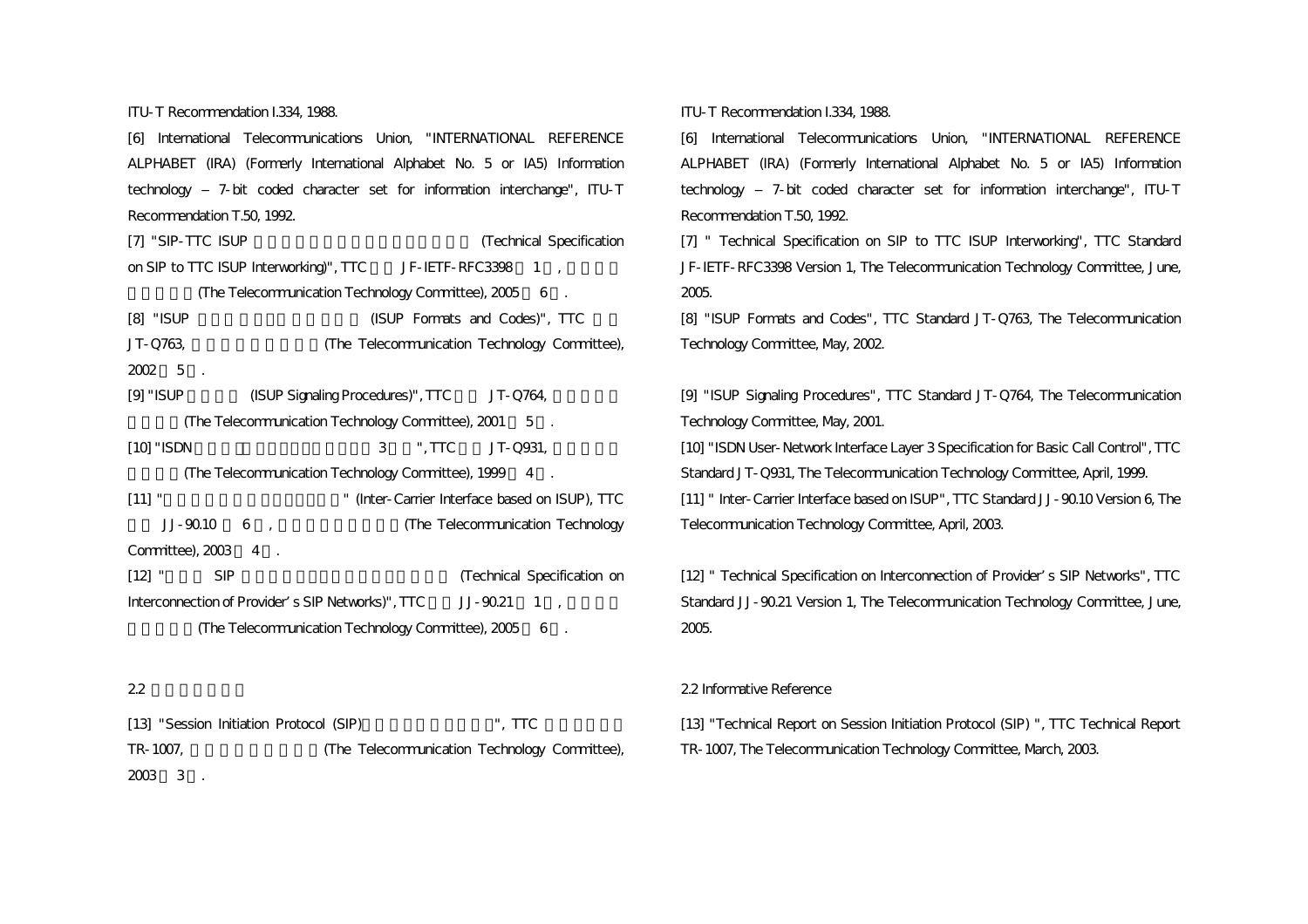|            |             |   |                                                                  | . Change history                        |                                     |                                                                    |  |
|------------|-------------|---|------------------------------------------------------------------|-----------------------------------------|-------------------------------------|--------------------------------------------------------------------|--|
|            |             |   |                                                                  | Version                                 | Date                                | Outline                                                            |  |
| $1.0$      | 200562      |   | 1.0                                                              |                                         | 200562                              | Published                                                          |  |
|            |             |   |                                                                  |                                         |                                     |                                                                    |  |
|            |             |   | . Working Group that developed this standard                     |                                         |                                     |                                                                    |  |
|            |             |   |                                                                  |                                         | <b>Signaling Working Group</b>      |                                                                    |  |
|            |             |   |                                                                  | . Expiration date of this specification |                                     |                                                                    |  |
| <b>TTC</b> |             |   | The day when this specification is upgraded to the TTC Standard. |                                         |                                     |                                                                    |  |
|            |             |   |                                                                  |                                         | Table of contents                   |                                                                    |  |
| 1.         |             |   | 1.                                                               | Overview                                |                                     |                                                                    |  |
| 1.1.       |             |   | 1.1                                                              | Scope                                   |                                     |                                                                    |  |
| 1.2        |             |   | 1.2                                                              |                                         |                                     | Objectives and Provisions of this Specification                    |  |
| 1.3        |             |   | 1.3                                                              |                                         | Contents of this Specification      |                                                                    |  |
| 1.4.       |             |   | 1.4                                                              |                                         | Terminology                         |                                                                    |  |
| 2          |             |   | $\overline{2}$                                                   |                                         |                                     | ISDN Called Party Subaddress Information                           |  |
| 21.        |             |   | 21                                                               |                                         |                                     | Contents of ISDN Called Party Subaddress Information               |  |
| 22         |             |   | 22                                                               |                                         |                                     | Format of ISDN Called Party Subaddress Information                 |  |
| 221.       | <b>SIP</b>  |   | 221                                                              |                                         | Format of SIP Signal                |                                                                    |  |
| 222        | <b>ISUP</b> |   | 222                                                              |                                         | Format of ISUP Signal               |                                                                    |  |
| 3          |             |   | $\mathbf{3}$                                                     |                                         |                                     | Forward processiong of ISDN Called Party Subaddress Information    |  |
| 31.        |             | А | 31                                                               |                                         |                                     | Forward processiong of ISDN Called Party Subaddress Information at |  |
|            |             |   |                                                                  | Interface A                             |                                     |                                                                    |  |
| 31.1.      |             |   | 31.1                                                             |                                         | Incoming Connection Call processing |                                                                    |  |
| 31.2       |             |   | 31.2                                                             |                                         |                                     | <b>Outgoing Connection Call processing</b>                         |  |
| 32         |             | В | 32                                                               |                                         |                                     | Forward Processiong of ISDN Called Party Subaddress Information at |  |
|            |             |   |                                                                  | Interface B                             |                                     |                                                                    |  |
| 321.       |             |   | 321                                                              |                                         | Incoming Connection Call processing |                                                                    |  |